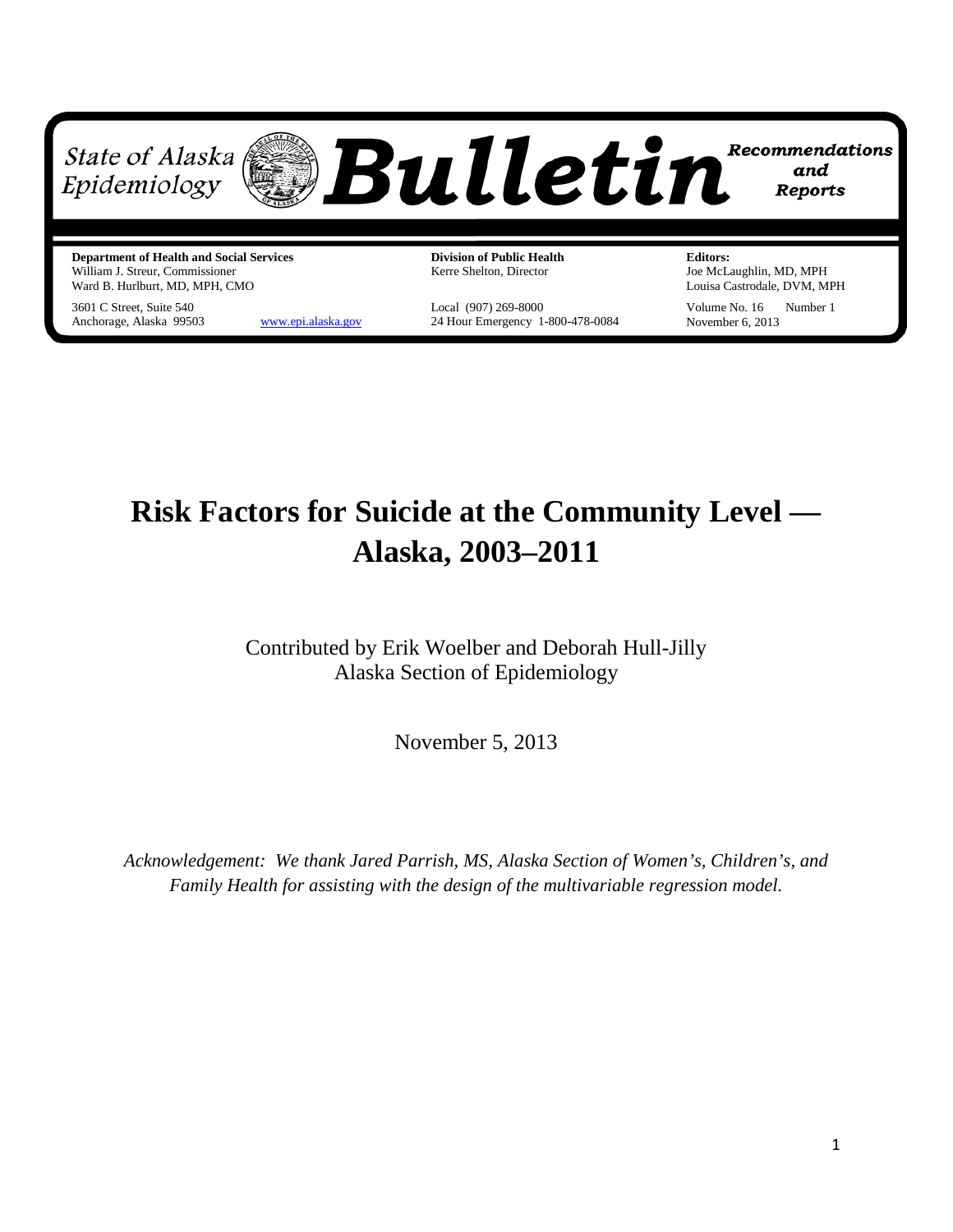# **Background**

Alaska had the second highest suicide rate in the United States in 2010, the most recent year for which national comparison data are available.<sup>[1](#page-5-0)</sup> From 2003-2010, the age-adjusted rate for suicide in Alaska was almost twice the national average (21.6 vs. 11.3 deaths per  $100,000$  persons per year, respectively).<sup>[2](#page-5-1)</sup> In 2010, suicide was the sixth leading cause of death in Alaska and the leading cause of death among persons aged 15–24 years. [3](#page-5-2) In Alaska, the years of potential life lost from suicide before 65 years of age are second only to unintentional injury.<sup>2</sup> According to the Alaska Violent Death Reporting System (AKVDRS), there was an average of 147 suicides in Alaska per year during 2003–2011.

Suicide is a complex social phenomenon that depends on unique historical, personal, social, and other situational circumstances. In 2012, the Alaska Department of Health and Social Services published a report on characteristics of suicide among Alaska Native people and Alaska non-Native people. [4](#page-5-3) The authors used descriptive statistics to identify higher suicide rates among males, people in rural communities, Alaska Native people, people aged 15– 29 years, and other demographic groups. The focus of the report was to describe disparities in suicide epidemiology between Alaska Native and Alaska non-Native people; however, multivariable modeling was not used to characterize the predictors for suicide and control for possible confounding.

The purpose of the current study was to investigate potential associations between selected community characteristics and suicide incidence in Alaska using ecological modeling.

#### **Methods**

<span id="page-1-0"></span>Suicides were identified by census designated place (CDP) of injury in Alaska from 2003–2011, using the Alaska Violent Death Reporting System (AKVDRS). CDPs are settled populations, identifiable by name, that are used for statistical purposes by the U.S. Census Bureau.[5](#page-5-4) The AKVDRS uses death certificate ICD-10 codes, Alaska State Medical Examiner reports, law enforcement reports, forensic laboratory analysis, and occasionally hospital reports and court documents to assign a cause of death. $<sup>6</sup>$  $<sup>6</sup>$  $<sup>6</sup>$  It also collects</sup> circumstantial and environmental factors coincident with the suicide death. AKVDRS defines a suicide as "a death result[i](#page-1-0)ng from the use of force  $\alpha$  against oneself when a preponderance of the evidence indicates that the use of force was intentional."<sup>6</sup> Only suicides for which the location of injury was known were included in the analysis.

To prevent misclassification by location, closely associated CDPs around large population centers were aggregated into a single unit. This strategy was necessary because death certificates and other documentation typically listed a place of injury by the mailing address of the injury location rather than the CDP. For example, suicides and population statistics for College, South Van Horn, and several other CDPs were assigned to Fairbanks because Fairbanks was written on death certificates and other documentation for deaths in these areas.

Variables collected for multivariable regression were selected because they were known or postulated risk factors for suicide, including median income, community type (e.g., rural or city), educational attainment (as measured by a high school diploma, GED, or equivalent), the percentage of the population composed of high-risk demographic groups (e.g., Alaska Native people, males, and people aged 20–29 years), and community accessibility via the road system. Variables pertaining to active duty, veteran and military reserve status were not included due to a lack of data. Therefore, the model did not control for recent or pending deployment.

Risk factor data were compiled from the 2010 U.S. Census and the 2011 5-year averages from the American Community Survey. The age category of 20–29 years was chosen because this cohort was within the highest risk age demographic during the years covered in the study. The percentage of males in the population was not included in the analysis of rural communities that were off the road system. Although suicide rates are three to four times higher among males, the proportions of males in villages were too similar for the model coefficient to reflect a real phenomenon. Because geographic latitude has been postulated to be a risk factor for suicide by several researchers,  $7,8,9$  $7,8,9$  $7,8,9$  $7,8,9$  $7,8,9$  we included this variable in

l

i National Violent Death Reporting System interprets use of force to include the use of poisons or drugs.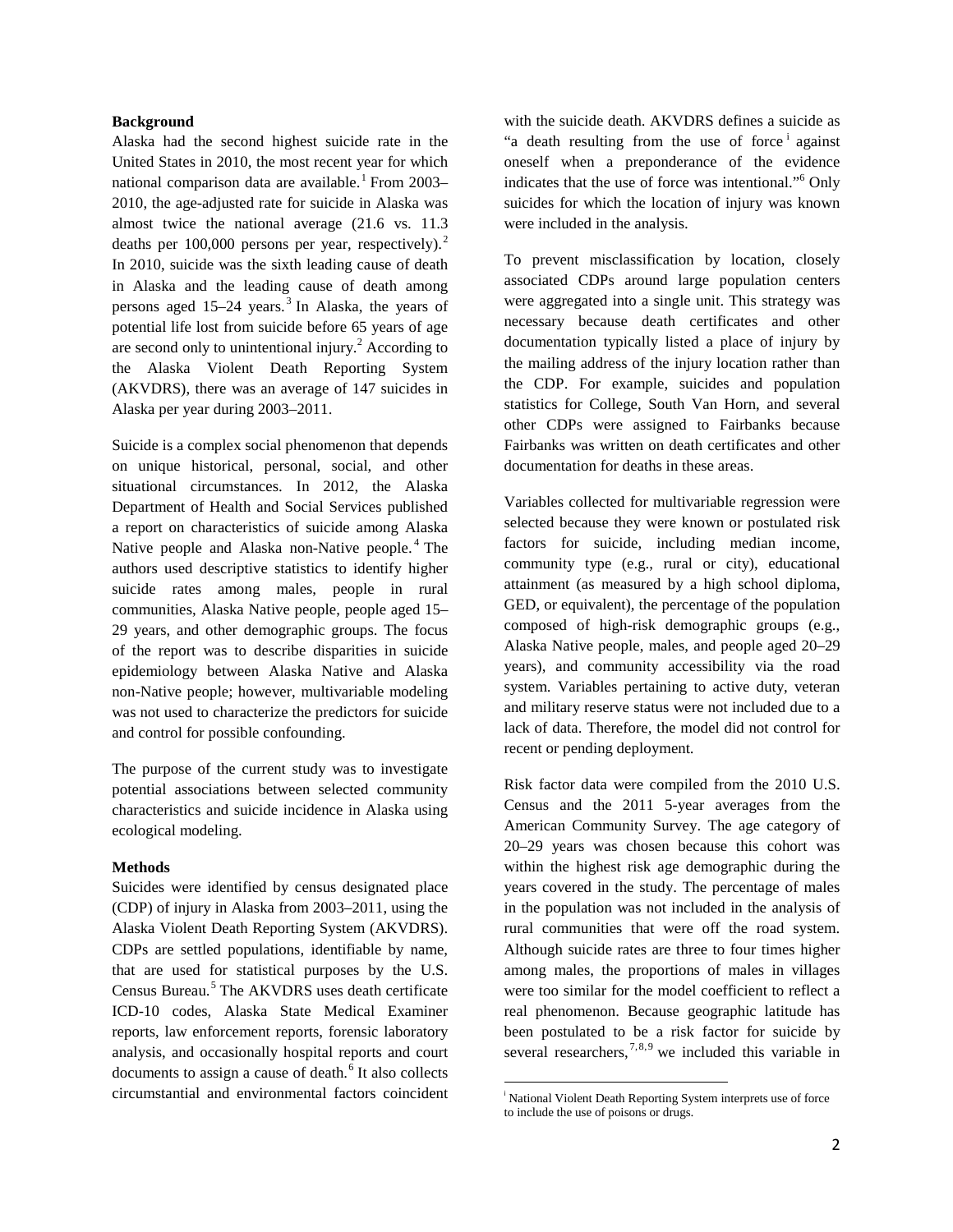our multivariable model to assess its potential role as an independent risk factor for suicide in Alaska (Alaska's latitude spans nearly 20 degrees, from 51.8 degrees to 71.3 degrees). Latitude data were collected from the U.S. Census Gazetteer file for Alaska.<sup>[10](#page-5-9)</sup>

Communities were divided into three classifications: cities, hubs/towns, and rural areas. Cities were classified as population centers with >10,000 people off the road system or >4,500 people on the road system. An exception was made for Eielson Air Force Base, which was classified as a city. Hubs/towns were defined as communities with populations >2,000 people that did not meet the criteria for classification as cities. All other communities were classified as rural. The rural classification included communities along the Alaska road system such as Delta Junction and Haines, as well as large remote villages such as Hooper Bay and Unalakleet. The distinction of whether or not the community was on the road system was added as a separate variable. Communities were classified as being on the road system if travel to and from Anchorage could be made year-round by car, without the use of ferries or other significant hindrances.

Using suicide counts by community, a Poisson regression was used to assess the association between multiple independent variables and suicide incidence in Alaska. Regressions were performed for all communities in Alaska, then for a restricted subgroup of rural communities off the road system because these communities had the highest rate of suicide and were thought to potentially interact differently with the selected predictor variables. In each cohort, a bivariate regression was run for each independent variable individually, followed by a multivariable regression using variables that reached a  $p<0.10$  in bivariate analysis. An enter model was chosen to demonstrate the reduced significance of several variables in the multivariable model. Incidence rate ratios (IRRs) were defined as the increased rate in suicide incidence given a one unit change in the independent variable (e.g., an IRR of 1.18 for latitude suggested that for every 5 degree change in latitude, the rate of suicide was 18 percent higher). Multicollinearity was assessed using the variance inflation factor (VIF).<sup>[11](#page-5-10)</sup> All variables with VIF>5 were removed from multiple regression analyses to reduce biased standard errors. Robust standard errors were used to correct for the lack of complete independence among variables and the slight effect of heteroskedasticity in calculating confidence intervals for model coefficients. The extent of systematic bias due to missing data was assessed using a worst-case scenario analysis. All calculations were performed using R version 3.0.1.

## **Results**

The AKVDRS database identified 1,325 suicides in Alaska from 2003 to 2011; 1,053 (79%) of the decedents were male. Of the 1,319 suicides for which location of the event was recorded, 794 (60%) occurred in cities, 186 (14%) occurred in small towns and village hubs (e.g., Bethel, Valdez, Dillingham, etc.), and 339 (26%) occurred in rural towns and villages. Using 2010 U.S. Census populations, the overall rates in cities, hubs/towns, and rural communities were 16.8, 27.9, and 41.7 per 100,000 persons per year, respectively. In rural, non-hub communities located off the road system, the rate was 48.6 per 100,000 persons per year.

The IRRs and measures of statistical significance from the bivariate and multivariate analyses in both village cohorts are shown in Tables 1 and 2. Both statewide and in rural communities, the proportion of the population that was Alaska Native was the most statistically significant independent predictor of suicide incidence. Statewide, the incidence rate ratio for every 10% increase in the population that was Alaska Native was 1.13 (1.07–1.20, 95% CI, p<0.001; Table 1).

Statewide, the IRR for every 5 degree increase in latitude was 1.18 (1.04–1.36, 95% CI, p=0.01; Table 1). In rural communities off of the road system, the valence of the association between latitude and suicide incidence was greater, with an IRR of 1.52 per 5 degrees of latitude (1.23–1.87, 95% CI, p<0.001; Table 2).

Of the 321 communities in Alaska, 38 (12%) were excluded from statewide analysis due to missing median income or educational attainment data. Of the 255 rural communities off the road system, 24 (11%) were excluded accordingly. Because percentage of omitted cases exceeded the threshold for potential systematic bias, a worst-case scenario analysis was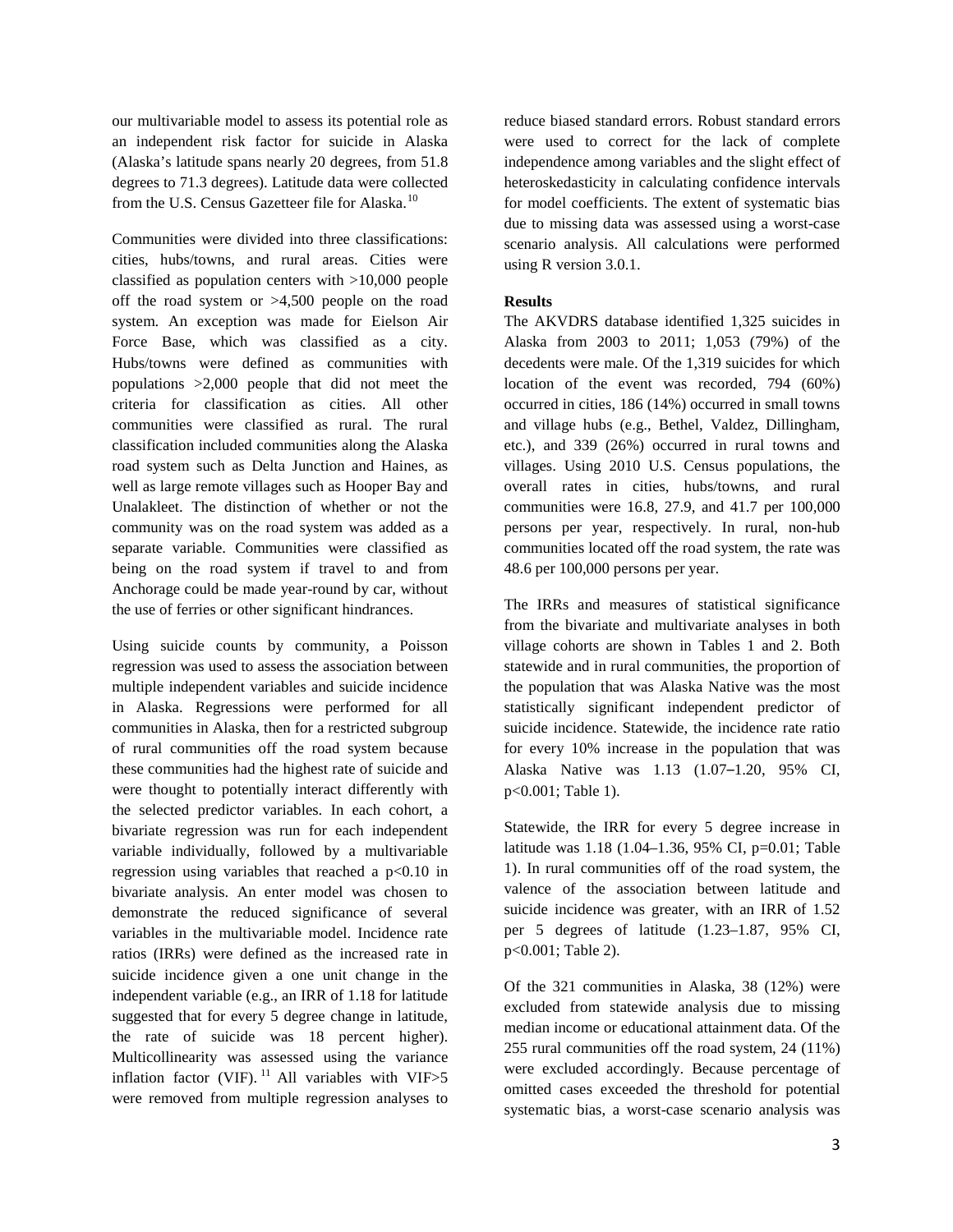performed, showing that exclusion of these observations did not bias model results.

# **Discussion**

During the study period, the statewide suicide rate among Alaska Native people was more than twice that for Alaska non-Natives (40.4 vs. 17.7 per 100,000 persons, respectively).<sup>4</sup> Moreover, of the selected community characteristics, bivariate and multivariable models identified the percentage of Alaska Native people within the population as the greatest predictor of suicide incidence both statewide  $(IRR=1.13$  per 10 percent,  $p<0.001$  and in rural communities off the road system (IRR=1.20 per 10 percent, p<0.001). This observed association may reflect unique personal, situational, and historical circumstances, some of which elude strict definition or quantification for the purpose of statistical analysis.

Within rural communities off the road system in Alaska, latitude was identified as a statistically significant independent predictor of suicide  $\text{IRR}=1.52$  per 5 degrees,  $p<0.001$ ). Statewide, the independent association between latitude and suicide incidence was also statistically significant (IRR=1.18 per 5 degrees, p=0.01). Reasons for this association are unclear. At higher latitudes, communities in Alaska experience longer winters with fewer hours of daylight. However, as first noted by Durkheim and confirmed by more recent investigation, there is a slight seasonal variation in suicide rates, with peaks occurring not in the depths of winter, but in May or June, "during the fine season when nature is most smiling and the temperature mildest."<sup>12</sup>

Research in both the northern and southern hemispheres has shown that as latitude increases, this summer peak may also increase slightly.<sup>[12,](#page-5-11)[13,](#page-5-12)[14](#page-5-13)</sup> This leaves open the possibility that dramatic fluctuations in daylight or one of its correlates may be superimposed on human mood, leading to elevated rates where these variations are most extreme. However, the association might also reflect coincidental factors such as lifestyle, diet, physical activity, access to lethal means, or funding for suicide prevention, as more than asymmetry in seasonal daylight separates the communities of the boreal Arctic from their more temperate peers to the south.

The association between latitude and suicide rates has been studied since at least 1897, when Emile Durkheim published a paradigmatic study showing variations in suicide by latitude in central Europe.<sup>[15](#page-5-14)</sup> More recently, suicide rates in Japan have been shown to correlate with latitude, with higher rates occurring in more northern prefectures, even after controlling for socioeconomic status and unemployment rates.<sup>7</sup> Rates in Canada are also higher in the north.<sup>8</sup> These results are mirrored in the southern hemisphere. For example, in Argentina, suicide rates in the three provinces nearest the South Pole are greater than those of the national population.<sup>9</sup> In contrast to these examples, rates in Australia in 1973 were higher in territories closer to the equator. $8$  Much of the prior work on latitude as a risk factor did not adjust adequately for population statistics, such as the proportion of the population in high risk groups or the types of communities found closer to the poles.

Suicide is a complex phenomenon that involves a wide-ranging constellation of subjective (e.g., individual and cultural) and objective (e.g., biological and environmental) factors. The analyses shown here could be further improved by investigating associations between suicide risk and access to behavioral health care, presence of law enforcement personnel in the community, and presence of community members with suicide prevention training. Rather than using a worst-case scenario analysis, employing a multiple imputation method to address possible systematic bias introduced by excluding communities would further increase model validity. A multi-level modeling approach accounting for individual, familial, and community factors would similarly improve understanding of suicide risk factors in Alaska. Furthermore, the current model treats suicides as if they are statistically independent events, despite evidence that suicides tend to cluster in time and space, particularly among teenagers.<sup>[16](#page-5-15)</sup>

Availability of high quality data for communities is a recurrent issue when conducting ecological modeling in Alaska. For small communities, data from the American Community Survey were reported with margins of error that sometimes exceeded the reported mean value itself. However, analysis on a broader scope (e.g., by region) obscures valuable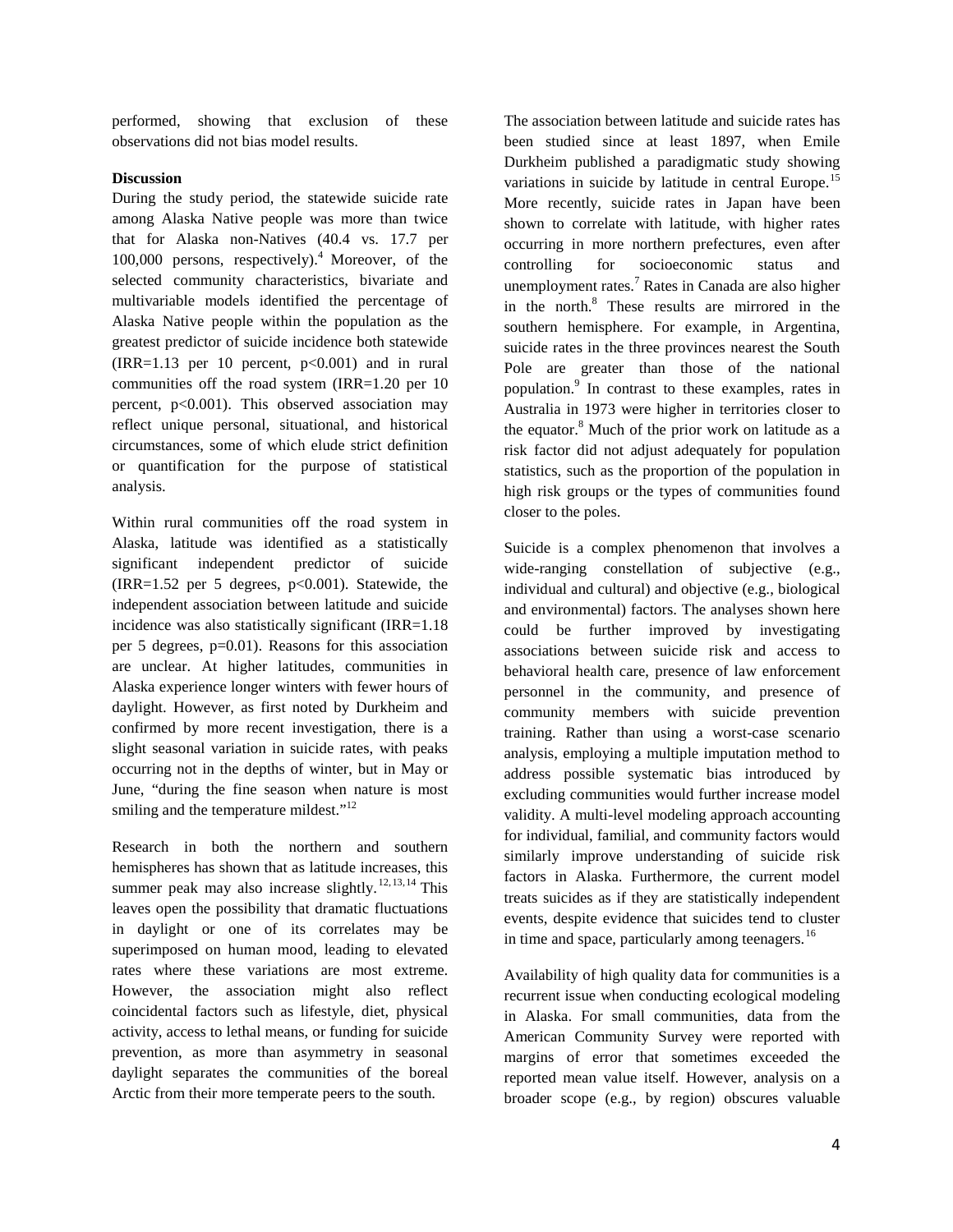trends by grouping data into geographic areas of political rather than statistical importance. Moreover, the lack of CDP-specific information on additional known and likely risk factors such as adverse childhood experiences, ready access to lethal weapons, and reliable markers of cultural connectivity further prevents a comprehensive analysis of community-level risk factors for suicide. As such, identified risk factors and their statistical significance should be interpreted with caution.

Alaska's communities tend to be geographically distinct and isolated from one another, likely making analysis at the community level less problematic than in other states, where population movements between communities are more frequent. Further research is necessary to investigate the possible association of suicide incidence and geographic latitude, which has been identified here as a possible risk factor for suicide in Alaska.

#### **References**

l

- <sup>1</sup> American Association of Suicidology. *Facts, Statistics, and Current Research*. Available at: [http://www.suicidology.org/c/document\\_library/get](http://www.suicidology.org/c/document_library/get_file?folderId=262&name=DLFE-635.pdf) file?folderId=262&name=DLFE-635.pdf
- Centers for Disease Control and Prevention. *Webbased Injury Statistics Query and Reporting System (WISQARS), Fatal Injury Reports.* Available at: [http://www.cdc.gov/injury/wisqars/fatal\\_injury\\_rep](http://www.cdc.gov/injury/wisqars/fatal_injury_reports.html)
- [orts.html](http://www.cdc.gov/injury/wisqars/fatal_injury_reports.html) <sup>3</sup> Centers for Disease Control and Prevention. *Webbased Injury Statistics Query and Reporting System (WISQARS), Leading Causes of death Reports, 1999-2010, for National, Regional, and States (RESTRICTED).* Available at: [http://www.cdc.gov/injury/wisqars/leading\\_causes](http://www.cdc.gov/injury/wisqars/leading_causes_death.html) [\\_death.html](http://www.cdc.gov/injury/wisqars/leading_causes_death.html) <sup>4</sup> Alaska Epidemiology *Bulletin (Recommendations*
- *and Reports)*. "Characteristics of Suicide Among Alaska Native and Alaska non-Native People, 2003–2008." No. 15, July 30, 2012. Available at:

[http://www.epi.alaska.gov/bulletins/docs/rr2012\\_0](http://www.epi.alaska.gov/bulletins/docs/rr2012_01.pdf)  $1.pdf$ 

United States Census. *Census Designated Place.* Available at: [http://factfinder2.census.gov/help/en/glossary/c/cen](http://factfinder2.census.gov/help/en/glossary/c/census_designated_place_cdp.htm)

 $\overline{\phantom{a}}$ 

- [sus\\_designated\\_place\\_cdp.htm](http://factfinder2.census.gov/help/en/glossary/c/census_designated_place_cdp.htm) <sup>6</sup> Centers for Disease Control and Prevention. National Violent Death Reporting System Implementation Manual. [Online]. 2003. Available at:<http://www.cdc.gov/injury> <sup>7</sup>
- $7$ Terao T, Soeda S, Yoshimura R, Nakamura J, & Iwata N. Effect of latitude on suicide rates in Japan. *Lancet. 2002;360*(9348), 1892. <sup>8</sup>
- <sup>8</sup>Lester D. Variation in Suicide and Homicide Rates by Latitude and Longitude in the United States, Canada, and Australia. *Am J Psychiatry*. *1985;*142(4): 523. <sup>9</sup>
- <sup>9</sup>Lawrynowicz AE, Baker TD. Suicide and Latitude in Argentina: Durkheim Upside-down. *Am J Psychiatry. 2005; 162: 1022.* <sup>10</sup>United States Census Bureau.*U.S. Gazetteer 2010*,
- *2000, and 1990.* Available at[:http://www.census.gov/geo/maps-](http://www.census.gov/geo/maps-data/data/gazetteer.html)
- <sup>11</sup> Marquardt DW. Generalized Inverses, Ridge Regression, Biased Linear Estimation, and Nonlinear Estimation. *Technometrics.* 1970;12(3): 591-611.<br><sup>12</sup> Bjorksten KS, Kripke DF, Bjerregaard P.
- Accentuation of suicides but not homicides with rising latitude in Greenland in the sunny months.
- *BMC Psychiatry*. 2009;9-20.<br><sup>13</sup> Benedito-Silva AA, Pires MLN, and Calil HM. Seasonal Variation of Suicide in Brazil.
- *Chronobiol Int*. 2007;24(4):727-737. <sup>14</sup> Heerlein A, Valeria C, Barbara M. Seasonal Variation in Suicidal Deaths in Chile: Its Relationship to Latitude. *Psychopathology*.
- 2006;39:75-79. <sup>15</sup> Durkheim, Emile. Suicide: A Study in Sociology (translation). New York: Simon and Schuster;
- 1897.<br><sup>16</sup> Gould MS, Wallenstein S, Kleinman M. Timespace clustering of teenage suicide. *Am J Epidemiology*. 1990;131(1):71-78.